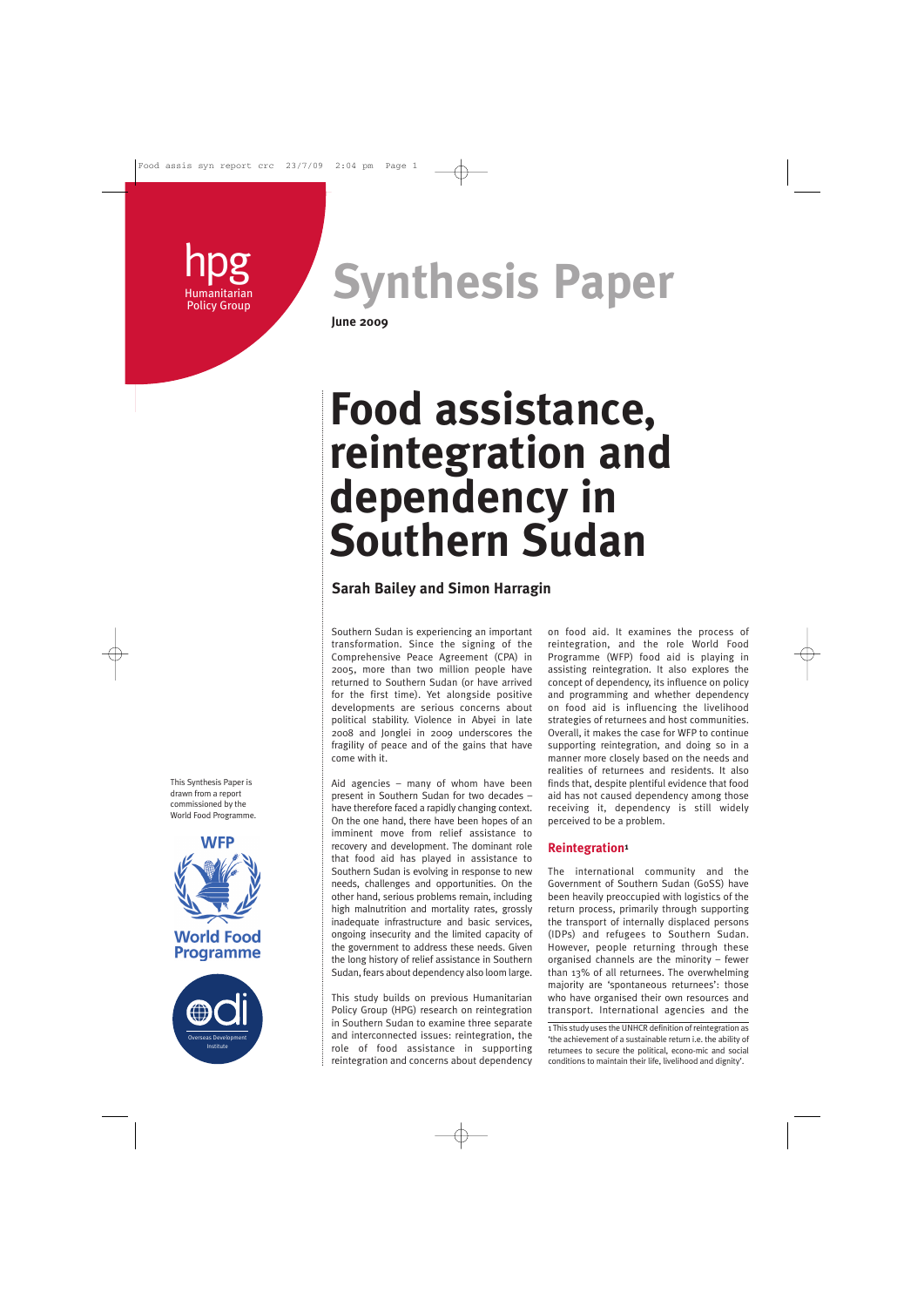GoSS have begun to turn their attention to the more complex process of the reintegration of returnees. While this attention is a significant step, it cannot be the only one. The lack of strategic support to reintegration has meant that residents are shouldering the heaviest burden of assisting returnees.

Cities and towns are growing. Many returnees choose not to settle in rural areas, a trend that the government is resisting and that aid agencies are struggling to address –or avoiding addressing altogether. The population growth in both urban and rural areas has been accompanied by a deterioration in services, at a time when many humanitarian agencies that had been delivering basic services are reducing their activities and in some cases withdrawing entirely from certain areas. Returnees, often coming back to different livelihood opportunities than they had abroad, face a range of challenges to restarting their lives: saturated markets for unskilled labour, farm land requiring intensive time and labour to clear, a very low level of basic services and limited access to credit, land, and agricultural inputs.

Against this complex backdrop, aid agencies have focused their efforts on providing assistance to meet basic needs, primarily through a 'reintegration package' of a three-month food ration, seeds, tools and non-food items. However, assistance upon and after arrival is uneven and uncoordinated – only a handful of IDP returnees interviewed for this study received all components of the 'reintegration package'. The challenge of identifying and registering spontaneous returnees means that there are delays and legitimate returnees are excluded from this support; the lack of coordination between agencies has further limited potential impacts. There is also a lack of support to returnee livelihoods, a shortfall that is both striking and worrying. For WFP in particular, the need for food interventions supporting reintegration – now and in the future – will depend in no small part on the ability of returnees to establish (or re-establish) meaningful and productive livelihoods.

#### **Food assistance and reintegration**

Food aid – specifically the three-month ration distributed as part of the 'reintegration package' – has been the most visible and far-reaching form of assistance to returnees. Immediately upon receiving the ration, recipients benefit from a tangible impact on their livelihoods: food aid allows them to pursue important tasks such as building houses, calling in debts and clearing land, without having to worry about where their next meal will come from. Food aid can also be sold, traded and shared with relatives, all of which are activities that can promote reintegration, even if they are not planned by aid agencies. When returnees share with relatives who remained at home, thereby reducing the burden they place on their families, local coping mechanisms are enhanced.

Food aid can therefore play a role in reintegration, but it is often too little, too late or entirely absent. Returnees and many in aid agencies and government view the three-month duration as insufficient, especially if there is some time to go until the next harvest. The three-month ration alone does not allow people to rebuild viable livelihood alternatives, unless they already have networks and assets of their own in place. The benefits of the food aid are also compromised by under-coverage and unpredictability for spontaneous returnees and, in the case of Northern Bahr el Ghazal, diversion. Because spontaneous returnees must be 'verified' to qualify for food assistance – a process that takes up to several months and skips over an uncertain number of returnees – most do not receive the ration immediately upon arrival, and many never receive it at all. The question of what role food aid should play for returnees staying in and around urban centres also remains to be addressed. The exclusive targeting of returnees fails to acknowledge the needs of host communities, which are also facing serious challenges because of the influx of returnees. Food for Recovery has been seen as a potential answer, but its effectiveness is questionable.

#### **Dependency**

Dependency is a word that provokes strong emotions and reactions in humanitarian and development actors, particularly where food aid is concerned. A major challenge in discussing dependency and the issue of whether people are dependent on food aid is that 'dependency' means different things to different people. In many cases, 'dependency' is associated with relief, and food relief in particular. This study uses a two-fold definition of dependency: 1) people receiving food aid are unable to meet basic needs in the absence of external assistance; or 2) food aid undermines the capacity of recipients to meet future needs.

In Southern Sudan, fears of dependency have provided a justification for limiting food aid, usually as part of a broader logic to move away from relief assistance towards interventions focused on recovery and development. Many aid agency and government officials see dependency as a left-over problem from the Operation Lifeline Sudan (OLS) era. Lower down government hierarchies there is less talk of dependency; instead, there are more requests for WFP to respond to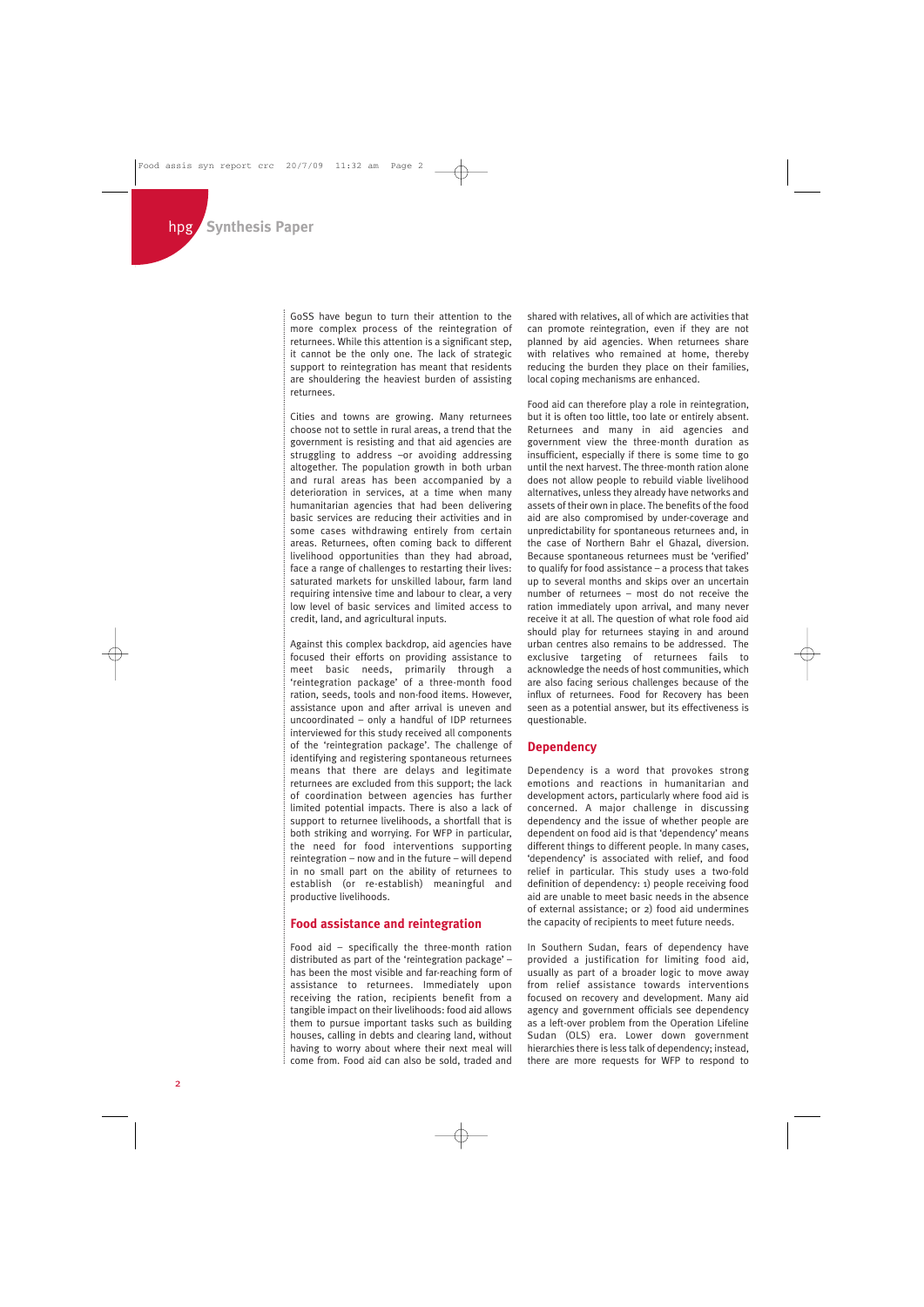particular crises that have affected localities in the short term, and to provide assistance to returnees. Despite the wide – and generally unsupported – perception that dependency is a problem, there is no serious discussion of withholding essential emergency assistance in the interest of combating dependency. The discourse is more commonly used as an afterthought to justify decisions made according to political or budgetary constraints –though it does provide subliminal 'mood music' that feeds into decision-making, and its importance should thus not be ignored. The fear that continuing to provide free food creates a lazy and lethargic population runs counter to the current programming trend, which aspires to secure people's passage from relief to sustainable development. It should also be kept in mind that the very people who receive food aid firmly reject the possibility that it may cause them to become dependent.

This study concludes that food aid is not causing dependency in Southern Sudan, not least because it is too little and too unreliable to do so. Aid agencies tend to overestimate the contribution food aid makes to household food consumption; even during OLS, relief assistance contributed less than 5% of household food. That said, food aid does make an important contribution to food security and livelihoods for those who receive it, but it is rarely sufficient to take people through to the next harvest. Recipients use it as part of a broader portfolio of strategies – such as a reliance on kinship, livestock and remittances – the details of which are rarely shared with aid workers, creating the misconception that they are more 'dependent' on food aid than is really the case. The persistence of 'dependency' as an assumed problem caused by current or past relief assistance points to a worrying disconnect from this reality and a failure to engage with the imaginative ways that people manage their livelihoods. A possible and alarming consequence is that food aid may soon be considered irrelevant and phased out, even where it is still needed.

### **Supporting reintegration**

WFP should place a high priority on continued engagement with processes that support reintegration, including lobbying for support to livelihoods and promoting understanding of reintegration within WFP. WFP should continue to provide rations to future returnees, but should base the ration on assessed needs as it is apparent that a three-month allocation is arbitrary and often<br>inadequate. WFP should also consider inadequate. WFP should also consider programming in urban areas, and should examine alternative programming that could support reintegration, such as cash transfers. For food assistance to promote reintegration through contributions to food security, livelihoods and social cohesion, WFP must adopt a more rigorous intervention logic than simply restricting assistance to new returnees; the needs of host communities must also be considered. Given four years of targeting food rations to returnees while simultaneously phasing out General Food Distribution activities, WFP can hardly expect to make such a change overnight, but WFP must make a shift in the near future to reintegration programming that more holistically considers the needs of host communities.

The problem of spontaneous returnees being left out of the verification and registration processes is a crucial factor in the under-coverage of food assistance to returnees. While WFP's participation in the verification process is currently voluntary and falls outside of WFP's mandate, the agency should promote the efficiency, accuracy and coverage of verification activities if it wishes to improve the coverage, timing and predictability of food aid to returnees.

Although WFP is eager to promote self-sufficiency and make a clean break with OLS-style food aid provision, it must stay focused on vulnerability and supporting livelihoods. This report also presents an opportunity for WFP to promote informed dialogue about concerns that relief tools such as emergency food aid could cause (or are causing) dependency, both within and outside of the organisation. Above all, the fragile peace in Southern Sudan and the Three Areas will continue to face serious challenges in the lead-up to the referendum and beyond, making insecurity one of the biggest threats to reintegration. It is therefore imperative that WFP and other humanitarian agencies maintain the capacity to respond to crises.